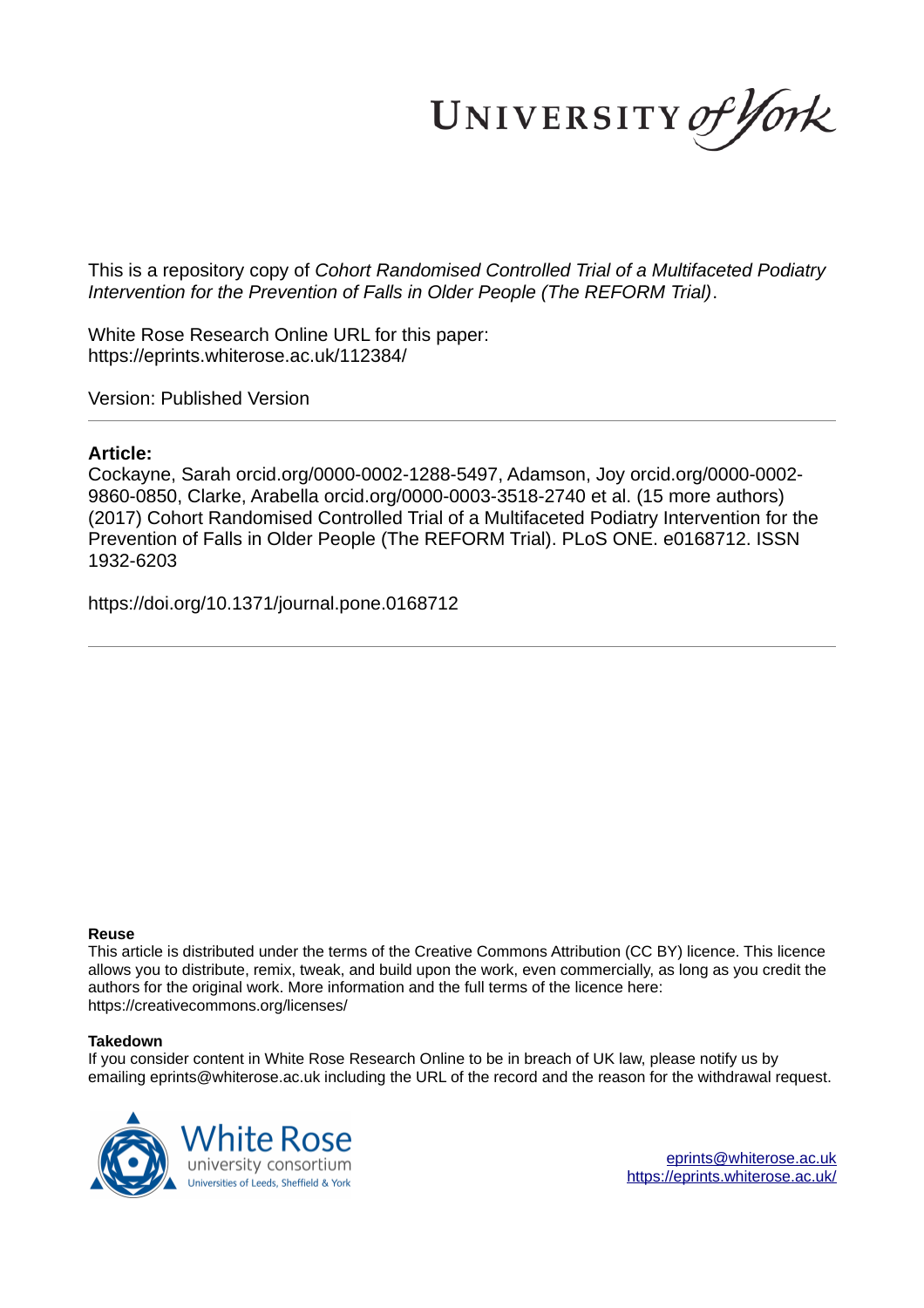

## **G** OPEN ACCESS

**Citation:** Cockayne S, Adamson J, Clarke A, Corbacho B, Fairhurst C, Green L, et al. (2017) Cohort Randomised Controlled Trial of a Multifaceted Podiatry Intervention for the Prevention of Falls in Older People (The REFORM Trial). PLoS ONE 12(1): e0168712. doi:10.1371/ journal.pone.0168712

**Editor:** Terence J Quinn, University of Glasgow, UNITED KINGDOM

**Received:** August 19, 2016

**Accepted:** December 3, 2016

**Published:** January 20, 2017

**Copyright:** © 2017 Cockayne et al. This is an open access article distributed under the terms of the [Creative Commons Attribution License,](http://creativecommons.org/licenses/by/4.0/) which permits unrestricted use, distribution, and reproduction in any medium, provided the original author and source are credited.

**Data Availability Statement:** Data are from the REFORM study and is available on request to the York Trials Unit Senior Management team. All data requests will be managed according to York Trials Unit, University of York processes and procedures. The management team may be contacted at: [https://www.york.ac.uk/](https://www.york.ac.uk/healthsciences/research/trials/about-trials/) [healthsciences/research/trials/about-trials/,](https://www.york.ac.uk/healthsciences/research/trials/about-trials/) Email: [dohs-enquiries@york.ac.uk](mailto:dohs-enquiries@york.ac.uk).

RESEARCH ARTICLE

# Cohort Randomised Controlled Trial of a Multifaceted Podiatry Intervention for the Prevention of Falls in Older People (The REFORM Trial)

**Sarah Cockayne1\*, Joy Adamson<sup>1</sup> , Arabella Clarke<sup>1</sup> , Belen Corbacho<sup>1</sup> , Caroline Fairhurst<sup>1</sup> , Lorraine Green<sup>2</sup> , Catherine E. Hewitt<sup>1</sup> , Kate Hicks<sup>1</sup> , Anne-Maree Kenan<sup>2</sup> , Sarah E. Lamb<sup>3</sup> , Caroline McIntosh<sup>4</sup> , Hylton B. Menz<sup>5</sup> , Anthony C. Redmond<sup>2</sup> , Zoe Richardson<sup>1</sup> , Sara Rodgers<sup>1</sup> , Wesley Vernon<sup>6</sup> , Judith Watson<sup>1</sup> , David J. Torgerson<sup>1</sup> , on behalf of the REFORM study**

**1** York Trials Unit, Department of Health Sciences, University of York, York, United Kingdom, **2** NIHR Leeds Musculoskeletal Biomedical Research Unit, Chapel Allerton Hospital, Leeds, United Kingdom, **3** Nuffield Department of Orthopaedics, Rheumatology and Musculoskeletal Sciences, Kadoorie Critical Care Research Centre, John Radcliffe Hospital, University of Oxford, Oxford, United Kingdom, **4** National University of Ireland, Galway, Republic of Ireland, **5** School of Allied Health, College of Science, Health and Engineering, La Trobe University, Bundoora, Victoria, Australia, **6** Podiatry Services, Sheffield Teaching Hospitals NHS Foundation Trust, Jordanthorpe Health Centre, Sheffield, United Kingdom

\* sarah.cockayne@york.ac.uk

## **Abstract**

## **Background**

Falls are a major cause of morbidity among older people. A multifaceted podiatry intervention may reduce the risk of falling. This study evaluated such an intervention.

## **Design**

Pragmatic cohort randomised controlled trial in England and Ireland. 1010 participants were randomised (493 to the Intervention group and 517 to Usual Care) to either: a podiatry intervention, including foot and ankle exercises, foot orthoses and, if required, new footwear, and a falls prevention leaflet or usual podiatry treatment plus a falls prevention leaflet. The primary outcome was the incidence rate of self-reported falls per participant in the 12 months following randomisation. Secondary outcomes included: proportion of fallers and those reporting multiple falls, time to first fall, fear of falling, Frenchay Activities Index, Geriatric Depression Scale, foot pain, health related quality of life, and cost-effectiveness.

## **Results**

In the primary analysis were 484 (98.2%) intervention and 507 (98.1%) control participants. There was a small, non statistically significant reduction in the incidence rate of falls in the intervention group (adjusted incidence rate ratio 0.88, 95% CI 0.73 to 1.05,  $p = 0.16$ ). The proportion of participants experiencing a fall was lower (49.7 vs 54.9%, adjusted odds ratio 0.78, 95% CI 0.60 to 1.00,  $p = 0.05$ ) as was the proportion experiencing two or more falls (27.6% vs 34.6%, adjusted odds ratio 0.69, 95% CI 0.52 to 0.90, p = 0.01). There was an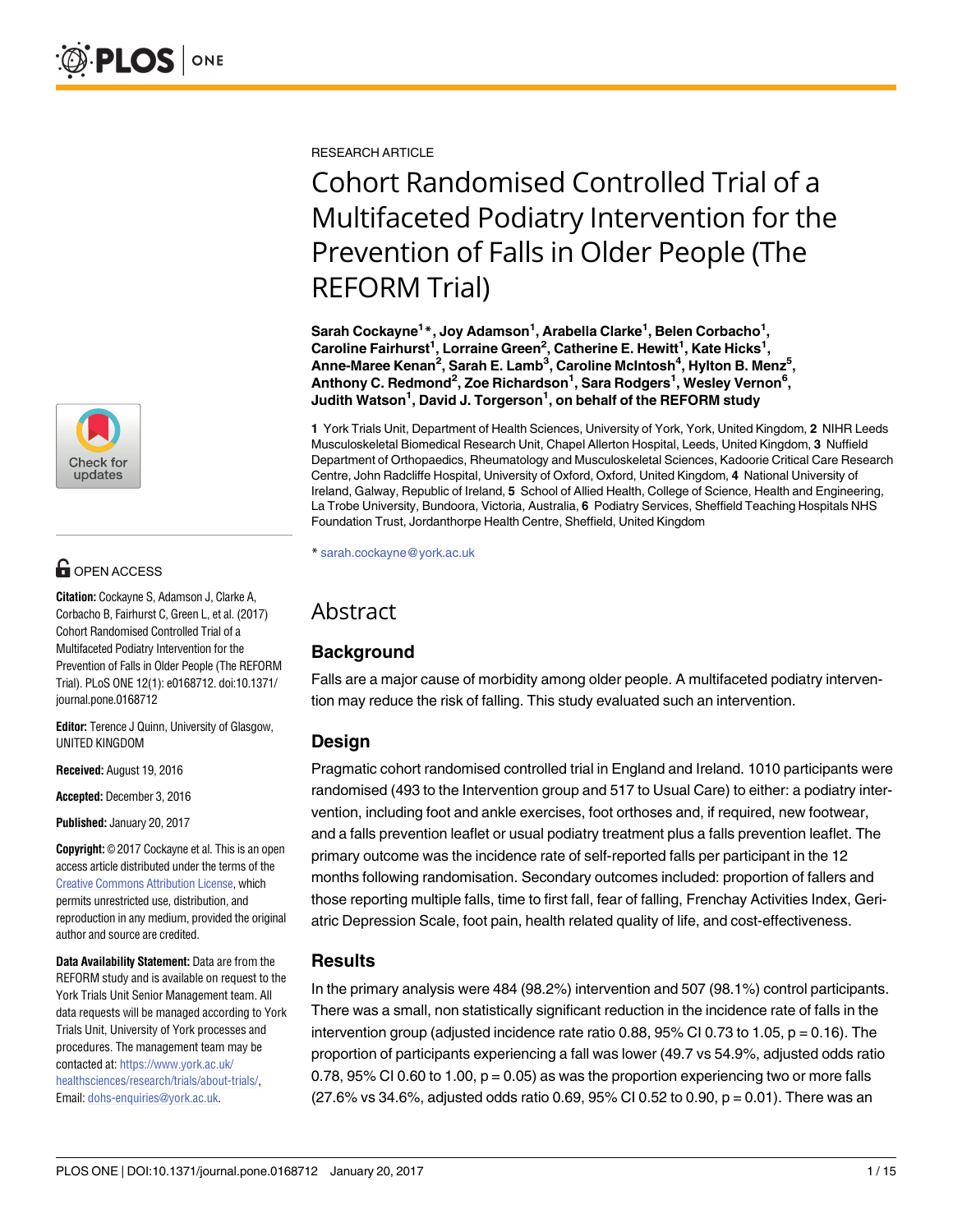<span id="page-2-0"></span>

**Funding:** The study was funded by a grant (09/77/ 01) from the National Institute of Health Research, Health Technology Assessment programme of the United Kingdom.

**Competing Interests:** The authors have declared that no competing interests exist.

increase ( $p = 0.02$ ) in foot pain for the intervention group. There were no statistically significant differences in other outcomes. The intervention was more costly but marginally more beneficial in terms of health-related quality of life (mean quality adjusted life year (QALY) difference 0.0129, 95% CI -0.0050 to 0.0314) and had a 65% probability of being cost-effective at a threshold of £30,000 per QALY gained.

#### **Conclusion**

There was a small reduction in falls. The intervention may be cost-effective.

#### **Trial Registration**

ISRCTN ISRCTN68240461

## **Introduction**

Falls are a major source of morbidity and cost to society [[1\]](#page-14-0). Approximately 30% of people over the age of 65 years living in the community will have a fall each year  $[2,3]$  $[2,3]$ . A fifth of all falls are serious and require medical attention with 5% of falls leading to a fracture.[\[3\]](#page-14-0) Foot problems may increase the risk of falls with cohort studies indicating a relationship between foot and ankle problems and risk of falling  $[4,5]$ . In addition, inappropriate footwear may also contribute to poor balance and an increased risk of falls [[6\]](#page-14-0). A randomised controlled trial (RCT) among 305 community dwelling older people in Australia who had foot pain showed that there was a 36% statistically significant reduction in the rate of falls for people who had received a multifaceted podiatry intervention, comprising of foot and ankle exercises, foot orthoses, footwear advice, subsidy for new footwear, and a falls prevention booklet combined with routine podiatry care compared with those just receiving routine podiatry  $[7]$  $[7]$ . In this paper we describe the REFORM (REducing Falls with ORthoses and a Multifaceted podiatry intervention) trial which is a RCT of a podiatric intervention aimed at reducing the incidence of falls among people at high risk of falling.

## **Methods**

#### Study design

We conducted a pragmatic open two-arm cohort randomised controlled trial [\[8\]](#page-14-0). Using this design, participants were consented and recruited to an observational cohort study. At recruitment participants were told about the possibility, at some future date, of being offered a package of podiatry care aimed at preventing falls. Those that expressed an interest in the intervention became potentially eligible for randomisation into the embedded RCT. This novel design was chosen in contrast to a 'standard' trial design to reduce problems of outcome attrition (by incorporating an outcome assessment run-in period) and possible resentful demoralisation as the control participants are not directly aware of the point of randomisation.

## Eligibility and recruitment

We recruited community dwelling men and women aged 65 years and over from National Health Service (NHS) podiatry clinics in England and from one podiatry clinic at the National University of Ireland, Galway. Detailed methods have been reported elsewhere and the study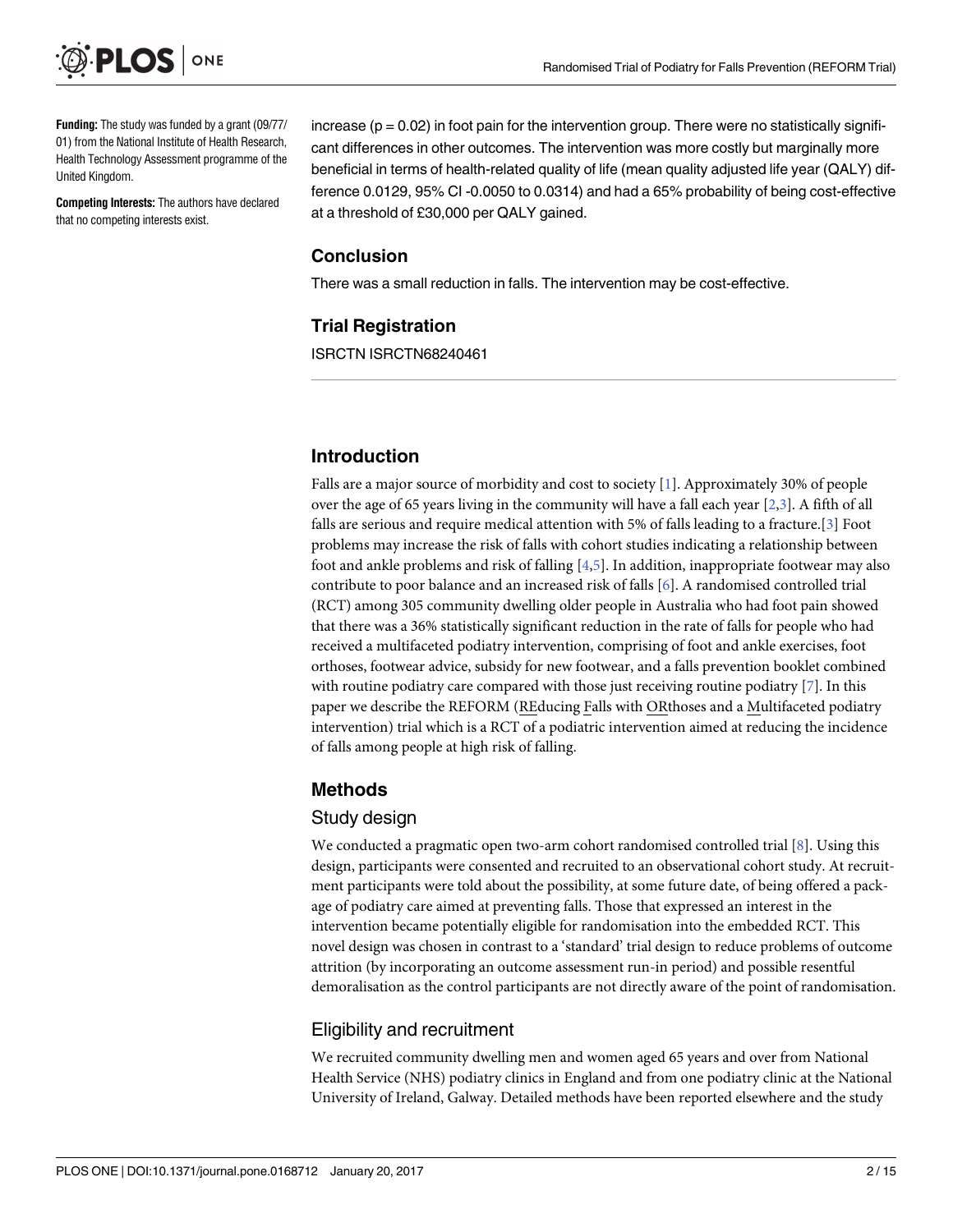<span id="page-3-0"></span>protocol has been published [\[9\]](#page-14-0). In summary, we sent a letter of invitation and screening form to patients who were registered with participating podiatry clinics and who had attended routine podiatry services within the past six months. Patients were asked if they were willing to take part in an observational cohort study (and provide written consent) with the possibility of being offered an additional podiatry intervention to reduce their risk of falling. Eligible, consenting participants were entered into the cohort, and sent a pack of falls calendars on which to record falls and return monthly to the York Trials Unit (YTU). Exclusion criteria included: having neuropathy; dementia or other neurological conditions such as Parkinson's disease; being unable to walk more than 10 metres without assistance; having a lower limb amputation; and being unwilling or unable to attend the podiatry clinic. To be eligible for randomisation to the intervention patients had to: be willing to accept the intervention; have had a fall within the last 12 months or an injurious fall in the last 24 months; be community dwelling; and have returned at least one monthly falls calendar during their observational run-in phase of the study. Patients who fulfilled all the eligibility criteria, except having had a recent fall, were retained in the cohort and randomised at a later date if they reported a fall. Additionally, during the trial we found that participants who reported an elevated fear of falling in their screening questionnaire were at a similarly increased risk as those with a history of falls. Consequently, we changed our inclusion criteria so such patients could also be randomised. The study was approved by the East of England National Research Ethics Committee (Cambridge East) on 9<sup>th</sup> November 2011.

#### Randomisation

Randomisation was carried out by the York Trials Unit (YTU) secure, remote computer randomisation service. Trial sites informed the YTU of their treatment appointment availability, and then we used block randomisation to allocate participants, with large blocks the size of which was determined by the availability of podiatry appointments and the number of participants eligible to be randomised from that site. For example if there were five podiatry appointments available for a given week then a block of 10 would be used with five allocated to the intervention and five to the control. Participants were mainly randomised 1:1; however, where sites had the capacity to see more or less than half the block size, an appropriate alternative allocation ratio was used. Prediction of allocated group by clinicians was not possible due to the dynamic nature of the randomisation and the use of a remote service; thus allocation concealment was maintained. Once participants had been randomised, those allocated to the intervention group were sent a letter informing them of their group allocation and that the podiatry clinic would be in contact to arrange a trial appointment. Participants allocated to the usual care group were not informed of their group allocation in order to minimise potential attrition and the possibility of resentful demoralisation.

#### Intervention group

The multifaceted podiatry intervention comprised of routine podiatry care as determined by the podiatrist and a falls prevention leaflet (both of which the control group also received) in addition to: footwear advice and provision if current footwear was judged to be inappropriate (new footwear supplied by Hotter Footwear<sup>®</sup> and DB Shoes Ltd); foot orthoses (The x-line<sup>®</sup>, Healthystep, Mossley, UK); and a 30 minutes a day, three times a week home-based foot and ankle exercise programme supplemented with a DVD and explanatory booklet [[7\]](#page-14-0). The elements of the intervention were prescribed to the intervention participants according to the clinical judgement of the podiatrists, all of whom were already employed by the National Health Service and had been given additional training before the start of the trial. For some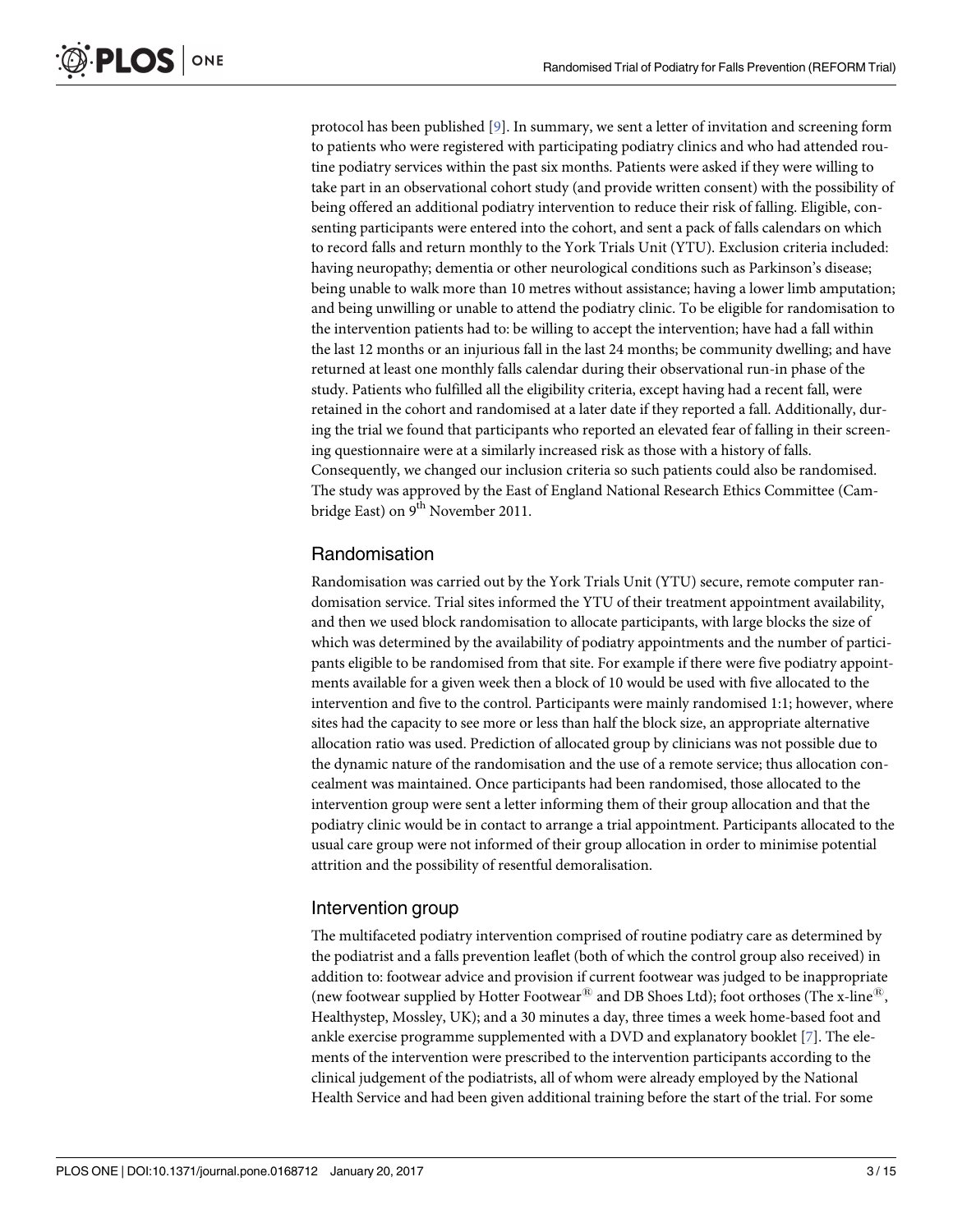<span id="page-4-0"></span>participants their intervention treatment may have been delivered by a different podiatrist than usual if their routine podiatrist had not received any training. The trial protocol advised that participants be invited to attend one podiatry appointment soon after randomisation and another two to four weeks later. Further appointments (face-to-face or telephone) could be offered if required in addition to the participant's routine podiatry care. All intervention podiatry time was in addition to routine podiatry time. Further intervention details are provided in the supplementary appendix ([S1 File](#page-13-0): **REFORM protocol version 5.0 June 2014**).

#### Control group

The control participants were not directly informed when they were randomised and the podiatrists were unaware of who the control participants were. Control participants received routine podiatry treatment from their regular podiatrist. Routine podiatry care is prescriptive and dependant on the reason for referral. Typically, routine care includes treatment for painful skin lesions, such as corns and callus, and pathological nails. If footwear is the cause of these pathologies, this will be addressed with footwear advice and possibly simple foot orthoses. Patients are not routinely referred to a podiatrist to address and management risk of falls, and although some sites have recognised the valuable role podiatrists have in addressing this, it is not considered or carried out as part of routine care. Functional insoles (as prescribed for REFORM) could be issued in routine care but would usually be prescribed with more complex modifications via specialised musculoskeletal (MSK) podiatrists. Foot and ankle exercises may also be prescribed but these are usually focussed on resolving a particular foot pathology or injured structure. From the initial training of podiatrists in the trial, it was apparent that exercises were not consistently and/or routinely prescribed and certainly not as a set programme as with the REFORM intervention. As with routine care, it is not typical for MSK podiatrists to prescribe insoles and exercises for the purpose of falls prevention. Therefore, even if participants had seen an MSK podiatrist prior to enrolment in the trial, the intervention for REFORM provided greater focus and diversity to any previous care.

#### Outcomes

The pre-specified primary outcome  $[9]$  $[9]$  was the incidence rate of falls per participant in the 12 months following randomisation where a fall was defined as "an unexpected event in which the participant comes to rest on the ground, floor, or lower level" [\[10\]](#page-14-0). Data were collected via self-reported monthly falls calendars. Participants were asked to record for each day whether or not a fall had occurred. Participants who did not return their calendar were telephoned the week after the calendar was due to be returned to remind them to return the calendar or to collect the data over the telephone, or were sent a reminder letter. Participants were also given a Freephone telephone number to report any incident falls. When a fall was reported the participant was contacted, by telephone, to obtain information about the circumstances of the fall, footwear and orthotic use, and a description of any injuries sustained as well as any medical consequences (e.g. hospital admission). Postal questionnaires were sent to participants at six and 12 months after randomisation to collect health related quality of life (EQ-5D [[11](#page-14-0)]), resource use data, and other pre-specified secondary outcome measures: a single item fear of falling question ("During the past 4 weeks have you worried about having a fall" with six response categories: All of the time, Most of the time, A good bit of the time, Some of the time, A little of the time, None of the time),[[9\]](#page-14-0) the Short Falls Efficacy scale–International (Short FES-I),  $[12]$  $[12]$  $[12]$  activities of daily living as measured by the Frenchay Activities Index (FAI),  $[13]$  $[13]$  $[13]$ depressive symptoms as measured by the Geriatric Depression Scale (GDS), [\[14\]](#page-15-0) and foot pain severity measured with a 100mm visual analogue scale (VAS). Other secondary outcomes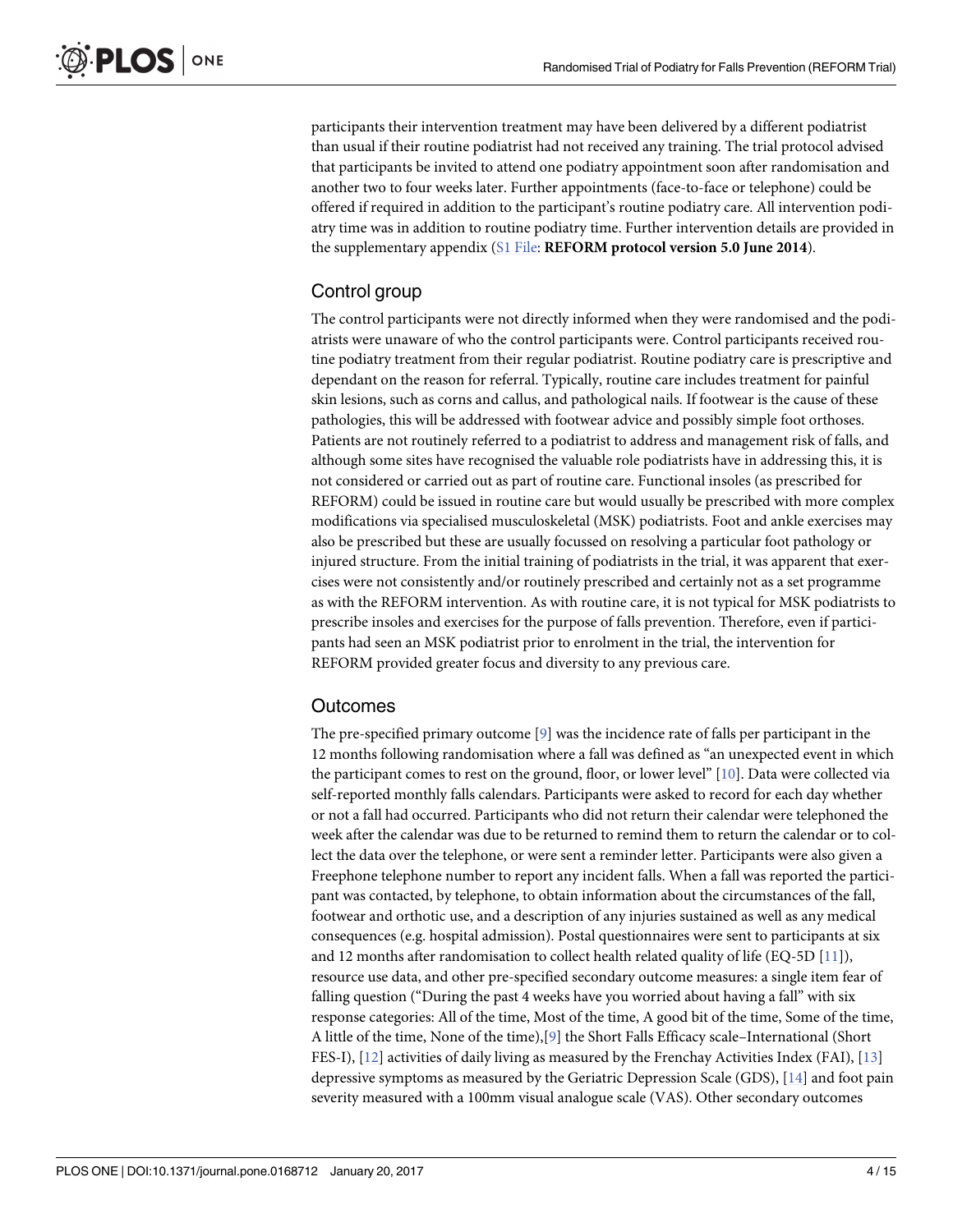<span id="page-5-0"></span>included the proportion of single, and multiple, fallers, time to first fall, and the proportion of participants suffering a fracture as a result of a fall. Since all outcomes in this open trial were participant-reported, it was not possible to conduct blinded outcome assessments.

Details of any adverse events reported to the YTU directly by the participant, a member of their family, or by a member of the research team at the recruiting site were recorded. Any serious adverse events (SAEs) judged to have been related and unexpected were reported to the Research Ethics Committee (REC). Expected events included: deaths; falls; aches and pains in the lower limb lasting for less than 48 hours; new callus/corn formation, blisters, or ulcers; and skin irritation/injury including pressure sores and soft tissue injury.

#### Sample size

We powered the study to detect a 10% absolute reduction in the proportion of people having one or more falls over 12 months. We assumed that 50% of the control group would experience a fall. To reduce this to 40% with 80% power ( $\alpha$  = 0.05) required 890 participants (445 in each group) allowing for 10% attrition. We chose to power the study using a difference in proportions rather than fall incidence as the latter is not straight forward but this approach should generally be a more conservative estimate of the power of the study to show a difference in falls incidence.

#### Statistical analysis

Analyses were conducted using Stata v13 on an available case, modified intention-to-treat (ITT) basis using a two-sided statistical significance level of 0.05, unless otherwise stated. The incidence rate of falls was analysed using a mixed-effects negative binomial regression model controlling for gender, age, and history of falling, with centre as a random effect to account for this potential clustering. The model took account of the different observation periods for each individual by including a variable for the number of months that the participant returned a monthly falls calendar. Coefficients are presented as incidence rate ratios (IRR) with 95% confidence intervals (CI) and p-values. A Complier Average Causal Effect (CACE) analysis [\[15\]](#page-15-0) to assess the impact of compliance with the intervention on the treatment estimate was undertaken for the primary analysis. Compliance was defined as attending at least one trial appointment. We also considered podiatrist effects by assigning all participants with a podiatrist (actual or counterfactual) and replacing centre with podiatrist as the random effect in the primary analysis model.

The regression models described below to analyse the secondary outcomes were all adjusted as for the primary analysis model (gender, age and history of falling, with centre as a random effect) unless otherwise stated. Mixed logistic regression was used to compare, between the two groups, the proportion of: (i) fallers; (ii) participants who fell 2 or more times; (iii) participants reporting a fracture resulting from a fall; and (iv) of depressed people at 12 months (i.e., those with a total GDS score of six or more). The time from randomisation to first fall was analysed by Cox proportional hazard regression (with shared centre frailty effects). The proportional hazard assumption was evaluated using Schoenfeld residuals. The median time to the first fall and its associated 95% CI was estimated. Continuous outcomes (fear of falling in the past four weeks, Short FES-I, FAI and GDS) were analysed using a covariance pattern model incorporating data from the six and 12 month questionnaires adjusting for baseline score, gender, age, history of falling, treatment group, time and a treatment group-by-time interaction term, with centre as a random effect. Foot pain at 12 months was analysed using a linear mixed model in an ITT analysis, and also in a CACE analysis.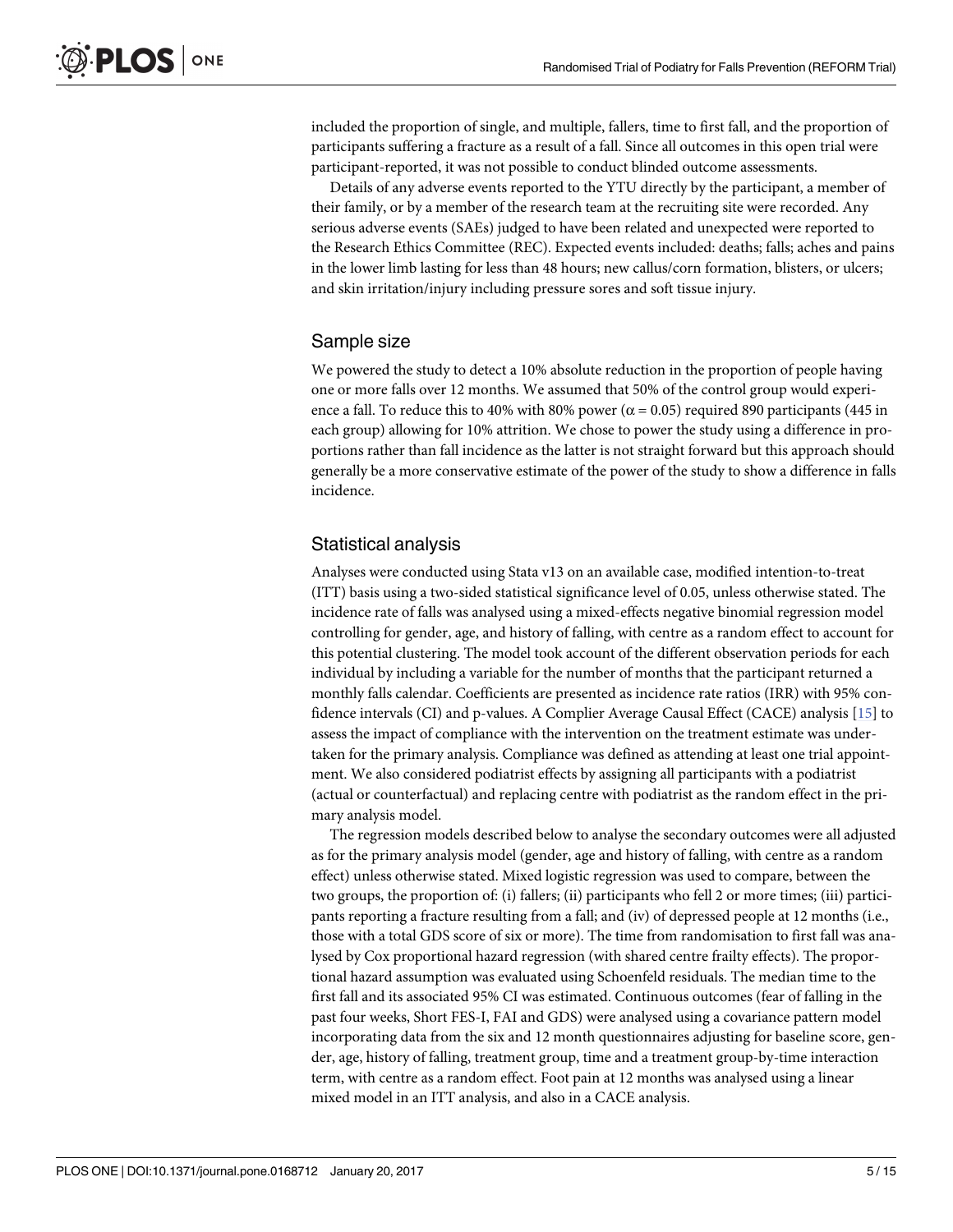<span id="page-6-0"></span>We estimated the costs per participant from an NHS and societal perspective. Our primary economic analysis used multiple imputation because of the high prevalence of missing data. We calculated a cost per quality-adjusted life year (QALY).

#### Role of funding source

This project was funded by the National Institute of Health Research (Health Technology Assessment programme) project number 09/77/01. The University of York acted as sponsor. The funder played no role in finalising the study design, data collection, data analysis, data interpretation or report writing. The corresponding author has full access to all study data.

#### Protocol changes

After commencement of the study we made the following changes to the study design in addition to clarification of the protocol and adding more recruitment sites. Originally we planned to recruit participants aged 70 years and over but at the beginning of 2013 this was changed to include participants aged 65 years and above (to enhance recruitment). Additionally, other inclusion criteria were modified or clarified (i.e., including patients who had had amputations up to metatarsals, excluding only patients who were unable to walk household distances without aids, including patients using shoe orthotics). In June 2014 we changed the inclusion criteria to include those patients who had a fear of falling but had not yet fallen.

#### **Results**

Between October 2012 and August 2014 we mailed out to 37,389 patients registered at 42 podiatry clinics ([Fig 1](#page-7-0)). Two thousand three hundred and one participants were enrolled into the observational cohort, and of these 1,010 participants were randomised into the trial (493 to the intervention group and 517 to usual care). [Table 1](#page-8-0) describes the baseline characteristics of the participants by randomised and analysed (in the primary analysis model) groups, which shows that these were balanced between the groups.

Four hundred and thirteen intervention participants (83.8%) attended at least one trial podiatry appointment (38 attended only one appointment, and 375 attended two or more). Of the remaining 80, two died close to the time of randomisation, 47 were offered but declined an appointment, and no appointment was made for 31. Participants received a median of two podiatry appointments each (range one to seven). The first appointment occurred a median of 22 days after randomisation (range three to 275 days); and the second appointment a median of 20 days after the first (range six to 343 days). The intervention was delivered by 28 podiatrists who saw a median of ten participants each (range two to 83).

New footwear was provided for 260 intervention participants and an orthotic insole was fitted for 241 participants. The foot and ankle exercises were prescribed where the podiatrist thought it was safe and appropriate to do so, and clinical judgement was used in the advised type and frequency. Data on the exercise equipment prescribed at the initial trial appointment was available for 380 (92.0% of 413) participants; 355 (93.4%) were prescribed a therapy ball, and 358 (94.2%) a resistive band with which to conduct foot and ankle exercises. At 12 months, 66.4% ( $n = 142$ ) of the 214 participants who received an orthosis and responded to this question reported wearing their orthosis most or all of the time with 85.0% at least some of the time, and  $28.9\%$  (n = 101) of the 349 participants who attended at least one trial appointment and responded to this question reported performing the exercises at least three times a week and 74.5% at least once a week.

At least one falls calendar following randomisation was received from 992 (98.2%) participants (intervention  $n = 484$  (98.2%); usual care  $n = 508$  (98.3%)) with 762 participants (75.5%)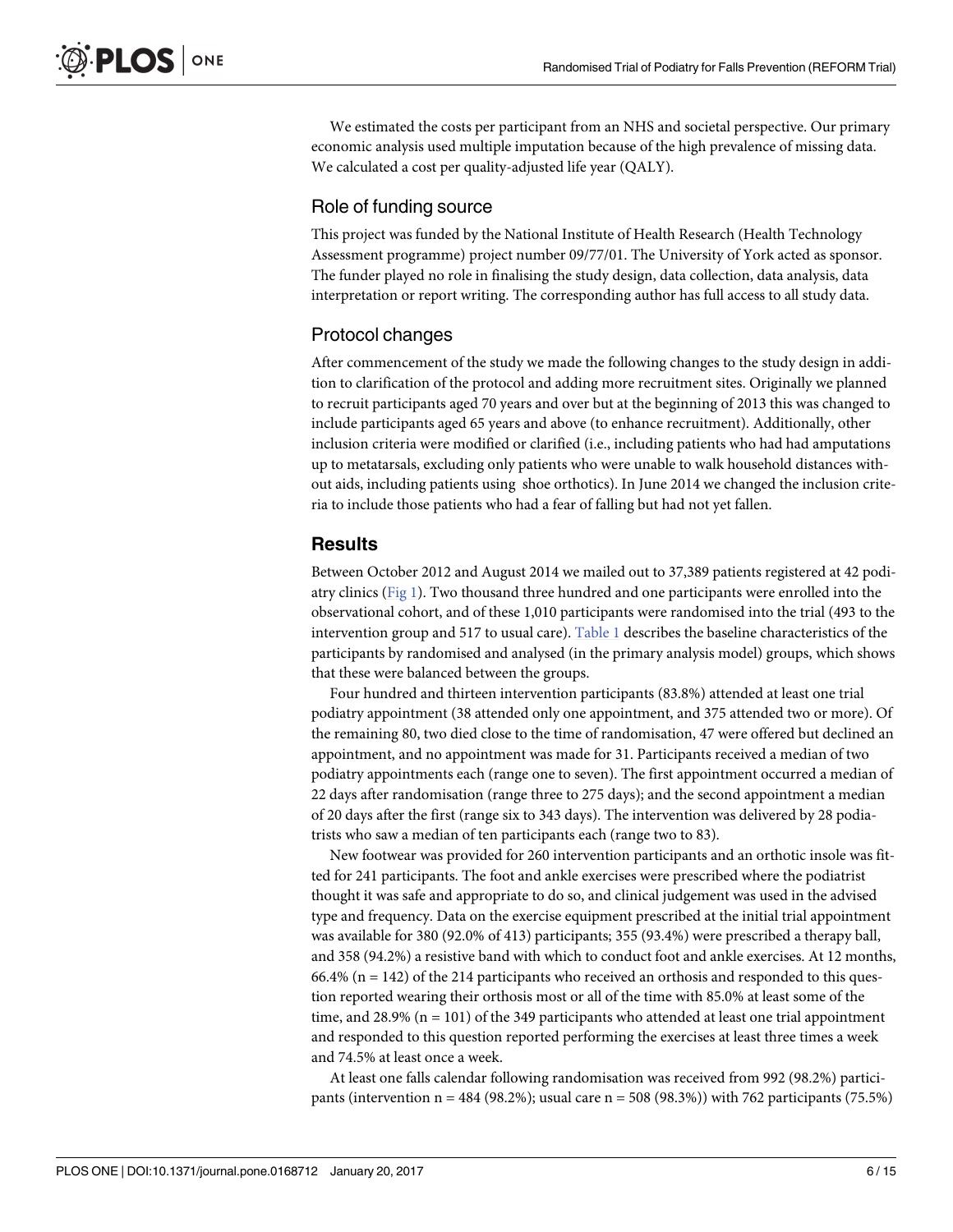<span id="page-7-0"></span>

#### **[Fig 1. C](#page-6-0)ONSORT flow diagram of participants in the REFORM study.**

doi:10.1371/journal.pone.0168712.g001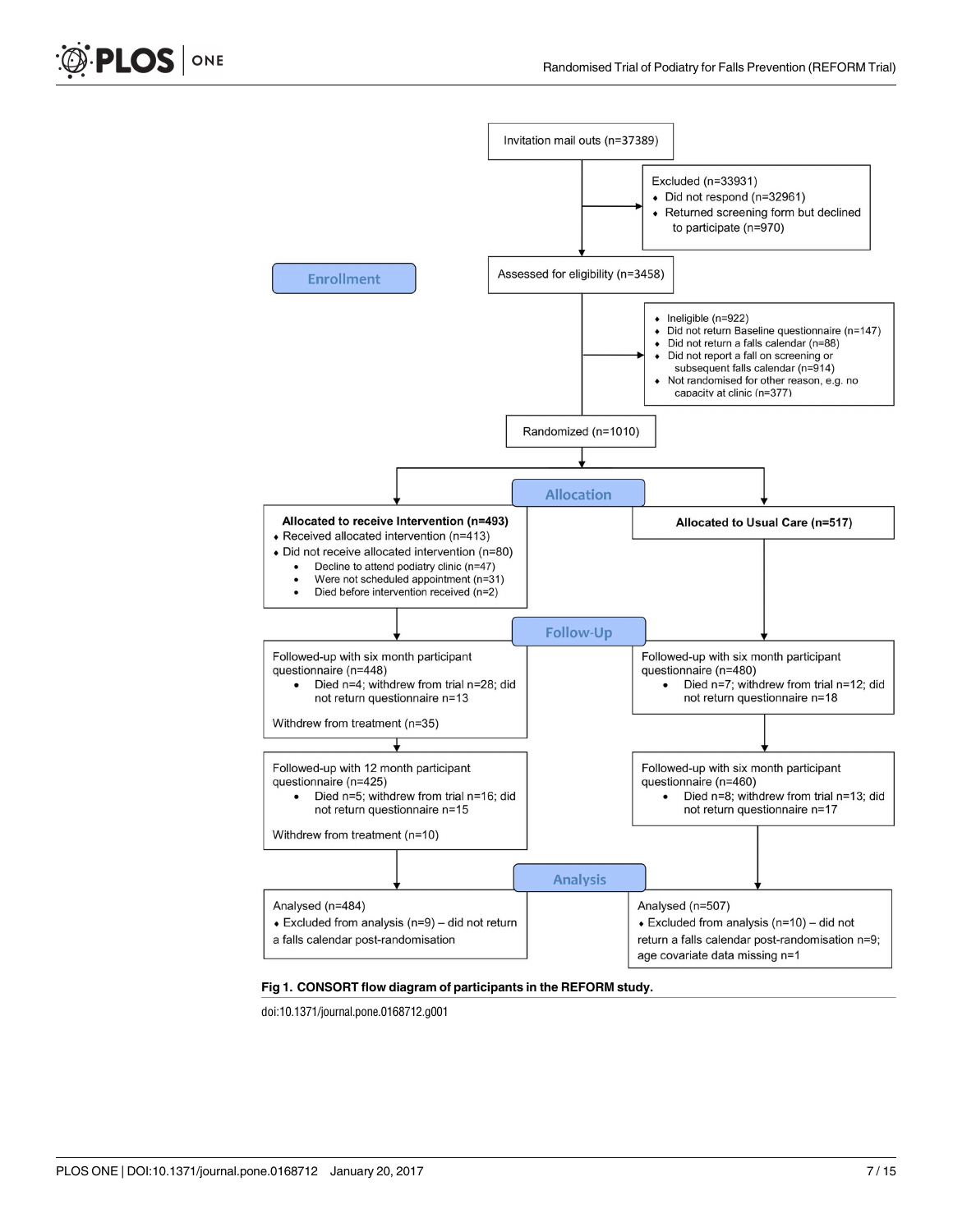| Table 1. Baseline characteristics of randomised participants by randomised and analysed group (n = 1,010 and 991). |                                                |                                               |                                              |                                          |
|--------------------------------------------------------------------------------------------------------------------|------------------------------------------------|-----------------------------------------------|----------------------------------------------|------------------------------------------|
| Characteristic                                                                                                     | <b>Intervention</b><br>$(randomised, n = 493)$ | <b>Intervention</b><br>(analysed, $n = 484$ ) | <b>Usual Care</b><br>$(randomised, n = 517)$ | <b>Usual Care</b><br>(analysed, n = 507) |
| Age, years (mean SD)                                                                                               | 78.1 (7.2)                                     | 78.1 (7.2)                                    | 77.7 (7.0)                                   | 77.6 (7.0)                               |
| <b>Gender, n (%)</b> Male                                                                                          | 190 (38.5)                                     | 189 (39.1)                                    | 210(40.6)                                    | 207 (40.8)                               |
| Female                                                                                                             | 303(61.5)                                      | 295 (61.0)                                    | 307 (59.4)                                   | 300(59.2)                                |
| Body Mass Index (mean SD)                                                                                          | 27.6(5.3)                                      | 27.6(5.3)                                     | 27.7(5.4)                                    | 27.7(5.4)                                |
| Ethnic group (White British), n (%)                                                                                | 492 (99.8)                                     | 483 (99.8)                                    | 510 (98.7)                                   | 500 (98.6)                               |
| Self-reported arthritis, n (%)                                                                                     | 292 (59.2)                                     | 286 (59.1)                                    | 300(58)                                      | 290 (57.2)                               |
| Live alone, n (%)                                                                                                  | 236 (47.9)                                     | 230 (47.5)                                    | 220 (42.6)                                   | 214 (42.2)                               |
| >4 prescribed medications, n (%)                                                                                   | 313(63.5)                                      | 305(63.0)                                     | 304(58.8)                                    | 297 (58.6)                               |
| Current use of foot orthoses, n (%)                                                                                | 191 (38.7)                                     | 189 (39.1)                                    | 163 (31.5)                                   | 161 (31.8)                               |
| 1+ falls in previous 12 months, n (%)                                                                              | 325 (65.9)                                     | 319(65.9)                                     | 332 (64.2)                                   | 323 (63.7)                               |
| No fear of falling, n (%)                                                                                          | 130 (26.4)                                     | 130 (26.9)                                    | 142 (27.6)                                   | 140 (27.7)                               |
| Fracture in previous 12 months, n (%)                                                                              | 38(7.7)                                        | 36(7.4)                                       | 27(5.2)                                      | 27(5.3)                                  |

doi:10.1371/journal.pone.0168712.t001

<span id="page-8-0"></span>PLOS ONE

returning all 12 months' worth of calendars (intervention  $n = 360$  (73.0%); usual care  $n = 402$ (77.8%)). A total of 1,423 falls were reported: 661 in the intervention group (median 1, range 0 to 23) over a median 365 days (range 6 to 365 days); and 762 in the usual care group (median 1, range 0 to 28) over a median 365 days (range 27 to 365 days). Information on the cause and location was available for  $1,172$  (82.7%) falls (intervention  $n = 549$  (83.3%); usual care  $n = 623$  $(82.1\%)$ . Over a third of the falls were caused by a trip  $(n = 457, 39.0\%)$ , and an injury was sustained in over half the falls ( $n = 655, 55.9\%$ ). These injuries include 31 broken bones (from 17 falls in the intervention group and 14 in usual care). The most common bones broken in a fall were the hip or bones in the hand  $(n = 5$  each).

For the primary analysis [\(Table 2](#page-9-0)) the adjusted negative binomial model indicated a nonstatistically significant 12% reduction in the fall rate in the intervention group relative to usual care (IRR 0.88, 95% CI 0.73 to 1.05,  $p = 0.16$ ). A sensitivity analysis adjusting the primary model, additionally, for the chance imbalances in prior insole use and the Frenchay Activities Index score at baseline did not materially change the results (IRR 0.88, 95% CI 0.72 to 1.06,  $p = 0.18$ ). When non-compliance with the intervention was accounted for using a CACE analysis approach, the intervention was seen to have a marginally greater benefit than in the ITT analysis (IRR 0.86, 95% CI 0.69 to 1.06,  $p = 0.16$ ). Repeating the primary analysis with podiatrist as a random effect in the place of centre had a negligible effect (i.e. beyond two decimal places) on the treatment effect estimate (IRR 0.88, 95% CI 0.73 to 1.05,  $p = 0.16$ ).

In a post-hoc analysis of the primary outcome we found no interaction (interaction term p = 0.93) between treatment effect and gender (males IRR 0.87, 95% CI 0.64 to 1.17; females 0.86, 95% CI 0.68 to 1.09).

Fewer participants in the intervention group had one or more falls ( $n = 245 (49.7%)$  vs. n = 284 (54.9%) usual care participants; adjusted odds ratio (OR) 0.78, 95% CI 0.60 to 1.00,  $p = 0.05$ ). There was also a lower proportion of participants in the intervention group than the usual care group who reported two or more falls on their falls calendars following randomisation (n = 136 (27.6%) vs. n = 179 (34.6%); adjusted OR 0.69, 95% CI 0.52 to 0.90, p = 0.01). The median time to the first fall was estimated at 314 days (95% CI 267, upper limit not calculable) in the intervention group and 257 days in the usual care group (95% CI 209 to 319). Kaplan Meier survival curves are presented for each group in [Fig 2.](#page-10-0) The adjusted hazard ratio from the Cox proportional hazards model for the treatment effect was 0.88 (95% CI 0.74 to 1.04,  $p = 0.13$ ) indicating that the hazard or chance of falling at any particular time was lower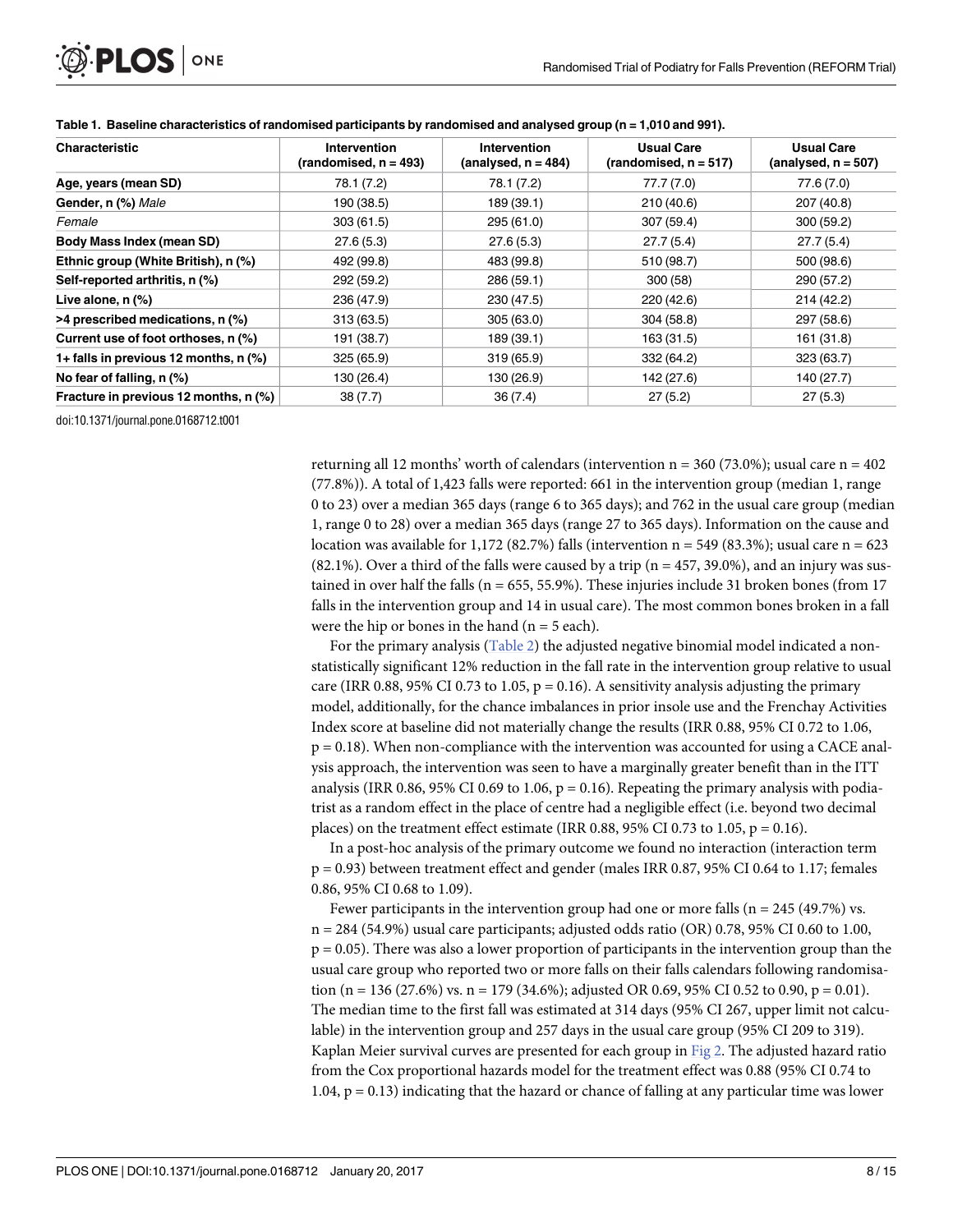| Characteristic                                             | Intervention ( $n = 493$ ) | Usual care ( $n = 517$ )     | Adjusted treatment effect estimate (95% CI) | p-value |
|------------------------------------------------------------|----------------------------|------------------------------|---------------------------------------------|---------|
| Number of falls per person,                                |                            |                              |                                             |         |
| mean (min, max)                                            | 1.37(0, 23)                | 1.50(0, 28)                  | IRR 0.88 (0.73 to 1.05)                     | 0.16    |
| 1+ falls, $n$ $(\%)$                                       | 245 (49.7)                 | 284 (54.9)                   | OR 0.78 (0.60 to 1.00)                      | 0.05    |
| 2+ falls, $n$ $(\%)$                                       | 136 (27.6)                 | 179 (34.6)                   | OR 0.69 (0.52 to 0.90)                      | 0.01    |
| Time to first fall, days,                                  |                            |                              |                                             |         |
| median (95% CI)                                            | 257 (209, 319)             | 314 (267, $-$ ) <sup>8</sup> | HR 0.88 (0.74 to 1.04)                      | 0.13    |
| Fractures, n (%)                                           |                            |                              |                                             |         |
| Total number of fractures                                  | 19                         | 14                           |                                             |         |
| No. participants with fracture                             | 17                         | 14                           | OR 1.21 (0.59 to 2.49)                      | 0.6     |
| Total number of hip fractures                              | 5                          | 2                            |                                             |         |
| Fear of falling <sup>1</sup> , <i>n</i> , <i>mean</i> (SD) |                            |                              |                                             |         |
| Six months                                                 | 424, 4.4 (1.4)             | 461, 4.4 (1.3)               | AMD 0.08 (-0.05 to 0.21)                    | 0.24    |
| 12 months                                                  | 471, 4.4 (1.4)             | 453, 4.3 (1.3)               | AMD 0.13 (-0.01 to 0.27)                    | 0.07    |
| Short Falls Efficacy Scale <sup>2</sup> ,                  |                            |                              |                                             |         |
| n, mean (SD)                                               |                            |                              |                                             |         |
| Six months                                                 | 425, 12.4 (4.9)            | 451, 12.2 (4.3)              | AMD 0.13 (-0.30 to 0.56)                    | 0.56    |
| 12 months                                                  | 410, 12.7 (4.9)            | 447, 12.2 (4.4)              | AMD 0.30 (-0.14 to 0.73)                    | 0.19    |
| Frenchay Activities Index <sup>3</sup> ,                   |                            |                              |                                             |         |
| n, mean (SD)                                               |                            |                              |                                             |         |
| Six months                                                 | 365, 45.2 (8.3)            | 405, 45.9 (7.9)              | AMD -0.22 (-0.84 to 0.41)                   | 0.5     |
| 12 months                                                  | 372, 45.3 (8.0)            | 388, 45.8 (8.0)              | AMD 0.01 (-0.65 to 0.67)                    | 0.98    |
| Geriatric Depression Scale <sup>4</sup> ,                  |                            |                              |                                             |         |
| $n$ , mean (SD)                                            |                            |                              |                                             |         |
| Six months                                                 | 439, 3.8 (3.2)             | 467, 3.6 (3.0)               | AMD 0.05 (-0.21 to 0.32)                    | 0.7     |
| 12 months                                                  | 418, 3.7 (3.3)             | 450, 3.4 (3.0)               | AMD 0.22 (-0.07 to 0.51)                    | 0.13    |
| Depressed <sup>5</sup> , total N, $n$ (%)                  |                            |                              |                                             |         |
| Six months                                                 | 439, 113 (25.7)            | 467, 101 (21.6)              | OR 1.24 (0.91 to 1.69)                      | 0.18    |
| 12 months                                                  | 418, 97 (23.2)             | 450, 86 (19.1)               | OR 1.26 (0.91 to 1.75)                      | 0.16    |
| Foot pain <sup>6</sup> , n, mean (SD)                      |                            |                              |                                             |         |
| 12 months                                                  | 377, 3.1(2.8)              | 426, 2.6 (2.6)               | AMD 0.43 (0.06 to 0.80)                     | 0.02    |
| EQ-5D <sup>7</sup> , n, mean (SD)                          |                            |                              |                                             |         |
| Six months                                                 | 426, 0.65 (0.2)            | 455, 0.65 (0.2)              | AMD 0.01 (-0.01 to 0.04)                    | 0.39    |
| 12 months                                                  | 414, 0.66 (0.2)            | 455, 0.66 (0.2)              | AMD 0.01 (-0.01 to 0.04)                    | 0.29    |

#### **[Table 2.](#page-8-0) Falls rates, proportion of fallers and multiple fallers, and quality of life outcomes by treatment group.**

<sup>1</sup>"During the past four weeks have you worried about having a fall?" response categories:  $1 =$  all of the time;  $2 =$  most of the time;  $3 =$  a good bit of the time;

 $4 =$  some of the time;  $5 =$  a little of the time; and  $6 =$  none of the time;

<sup>2</sup>scored 7–28 lower score indicates less concern about falling;

 $3$ scored 15–60 higher score indicates greater activity;

4 scored 0–15 higher score indicates greater depression;

<sup>5</sup>as indicated by score of 6 or more on GDS;

 $60$  (no pain) to 10 (worst possible pain);

<span id="page-9-0"></span>PLOS | ONE

 $7$ scored 0-1 where 1 indicates best imaginable health state.

IRR = incidence rate ratio; OR = odds ratio; HR = hazard ratio; AMD = adjusted mean difference;

<sup>8</sup>upper limit not calculable.

doi:10.1371/journal.pone.0168712.t002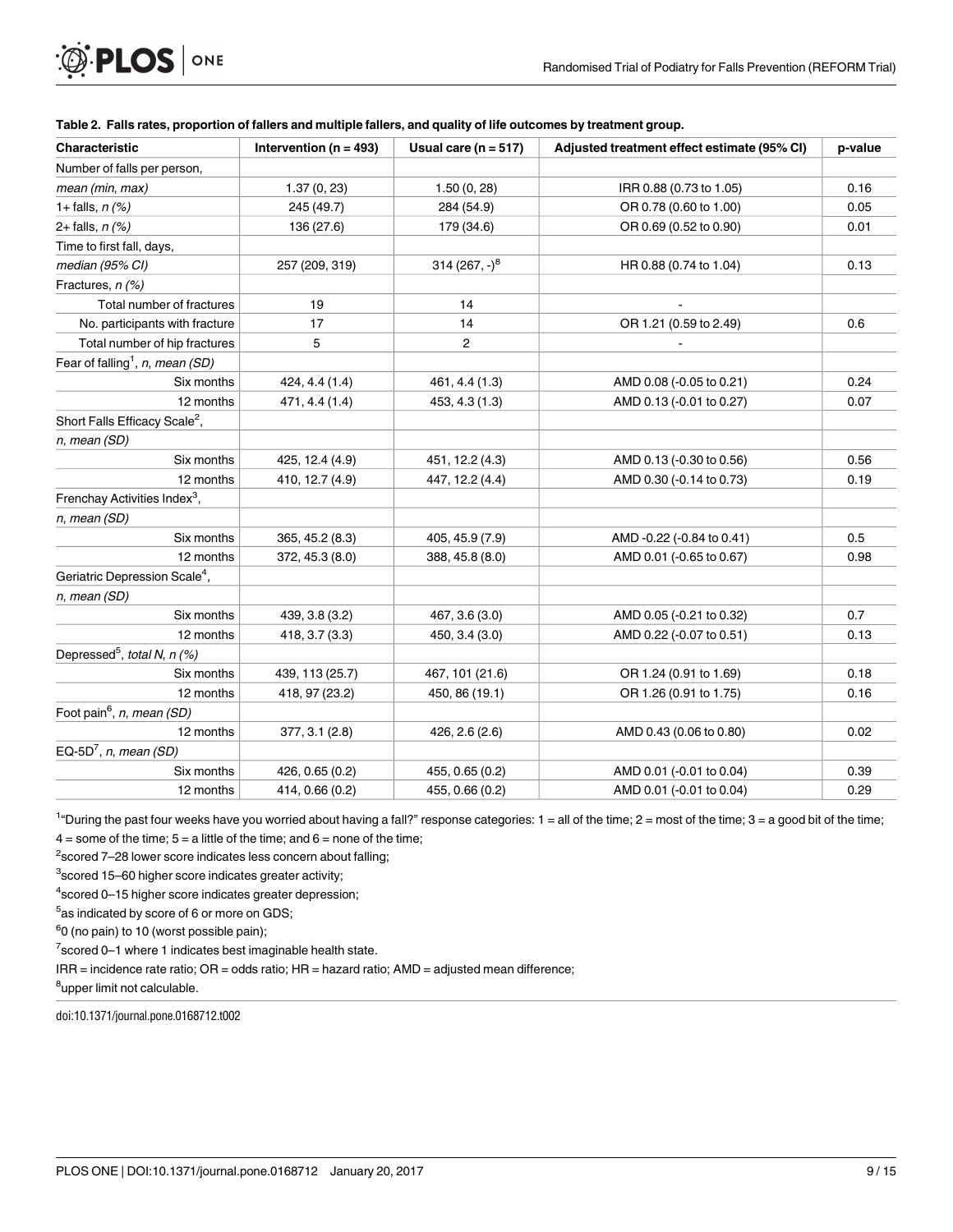<span id="page-10-0"></span>

doi:10.1371/journal.pone.0168712.g002

in the intervention group than the usual care group, but this ratio was not statistically significant.

Six and 12 month follow-up data for the secondary outcomes were available for a potential 928 (91.9%) (intervention n = 448 (90.9%); usual care n = 480 (92.8%)) and 885 (87.6%) (intervention  $n = 425 (86.2\%)$ ; usual care  $n = 460 (89.0\%)$  participants, respectively. No statistically significant differences between the two groups were observed at six or 12 months in the fear of falling question, Short FES-I, FAI, GDS or the proportion of depressed participants [\(Table 2](#page-9-0)).

Over the 12 month follow-up, 31 (3.1%) participants (intervention  $n = 17$  (3.4%); usual care  $n = 14 (2.7%)$  reported breaking or fracturing a bone as a result of a fall (adjusted OR 1.21, 95% CI 0.59 to 2.49,  $p = 0.60$ ). Two participants, both in the intervention group, reported repeated fractures from two different events.

Participants in the intervention group reported greater foot pain at 12 months (mean 31mm (SD 28) vs. 26mm (SD 26) VAS; adjusted mean difference in ITT analysis 4.3, 95% CI 0.6 to 8.0, p = 0.02; and in CACE analysis 5.0, 95% CI 0.8 to 9.2, p = 0.02).

There were 95 reported serious adverse events (SAEs) in the period between randomisation and one month following trial end (i.e., 13 months after randomisation), for 49 (9.9%) partici-pants in the intervention group and 37 (7.2%) participants in usual care [\(Table 3](#page-11-0)). The majority of participants ( $n = 78$ ; 90.7%) reported only one event. Within the reporting period, there were 23 reported deaths (eight in the intervention group and 15 in usual care). For seven deaths, the relationship to research procedures could not be assessed due to a lack of information, but for those that could, none were deemed to be related. Nearly two thirds of all SAEs were hospitalisations ( $n = 62, 65.3\%$ ). Two events considered to be life/limb threatening were in the intervention group and one of these was related to the intervention (pressure ulceration of toe caused by insole).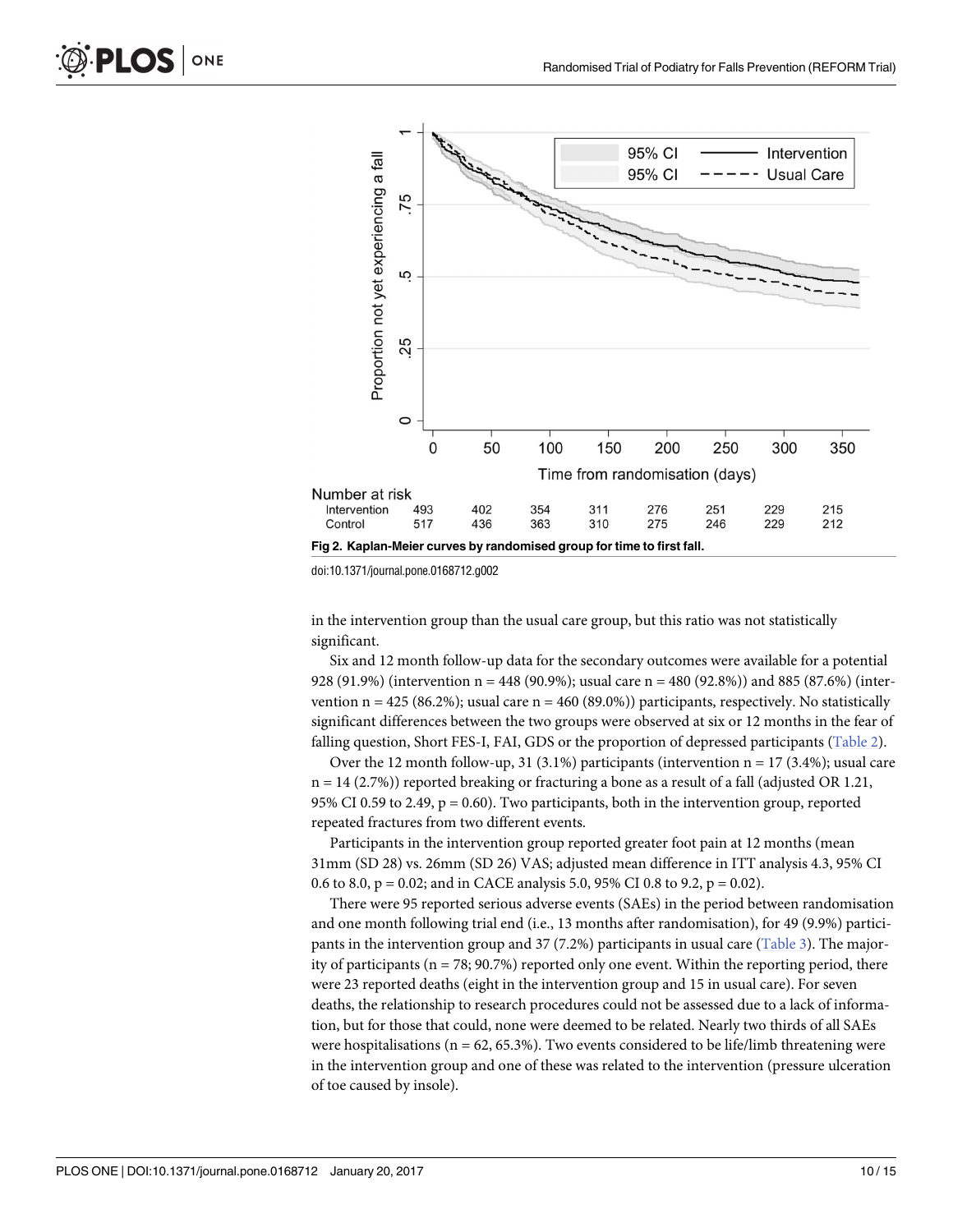<span id="page-11-0"></span>

#### **[Table 3.](#page-10-0) Serious Adverse Events by randomised group.**

| <b>Serious Adverse Events</b>                | Intervention                                          | <b>Usual care</b> | <b>Total</b> |  |  |  |  |
|----------------------------------------------|-------------------------------------------------------|-------------------|--------------|--|--|--|--|
|                                              | $(n = 493)$                                           | $(n = 517)$       | $(n = 1010)$ |  |  |  |  |
| <b>Total number of SAEs</b>                  | 53                                                    | 42                | 95           |  |  |  |  |
| Number of participants with one or more SAEs | 49                                                    | 37                | 86           |  |  |  |  |
|                                              | Number of events per participant, n (%)               |                   |              |  |  |  |  |
| $\mathbf{1}$                                 | 45 (91.8)                                             | 33 (89.2)         | 78 (90.7)    |  |  |  |  |
| 2                                            | 4(8.2)                                                | 3(8.1)            | 7(8.1)       |  |  |  |  |
| 3                                            | 0(0.0)                                                | 1(2.7)            | 1(1.2)       |  |  |  |  |
| Event details, n (%)                         |                                                       |                   |              |  |  |  |  |
| Death                                        | 8(15.1)                                               | 15 (35.7)         | 23 (24.2)    |  |  |  |  |
| Hospital required/prolonged                  |                                                       |                   |              |  |  |  |  |
| Life/limb threatening                        | 36 (67.9)                                             | 26 (61.9)         | 62 (65.3)    |  |  |  |  |
| <b>Disability</b>                            | 2(3.8)                                                | 0(0.0)            | 2(2.1)       |  |  |  |  |
| Other                                        | 0(0.0)                                                | 0(0.0)            | 0(0.0)       |  |  |  |  |
|                                              | 7(13.2)                                               | 1(2.4)            | 8(8.4)       |  |  |  |  |
| Intensity, n (%)                             |                                                       |                   |              |  |  |  |  |
| Mild                                         | 0(0.0)                                                | 0(0.0)            | 0(0.0)       |  |  |  |  |
| Moderate                                     | 5(9.4)                                                | 2(4.8)            | 7(7.4)       |  |  |  |  |
| Severe                                       | 47 (88.7)                                             | 40 (95.2)         | 87 (91.6)    |  |  |  |  |
| Missing*                                     | 1(1.9)                                                | 0(0.0)            | 1(1.1)       |  |  |  |  |
| Outcome, n (%)                               |                                                       |                   |              |  |  |  |  |
| Recovered fully                              | 22 (41.5)                                             | 12 (28.6)         | 34 (35.8)    |  |  |  |  |
| Recovered partially                          | 6(11.3)                                               | 2(4.8)            | 8(8.4)       |  |  |  |  |
| On-going                                     | 16 (30.2)                                             | 13(31.0)          | 29 (30.5)    |  |  |  |  |
| Died                                         | 8(15.1)                                               | 15(35.7)          | 23 (24.2)    |  |  |  |  |
| Missing                                      | 1(1.9)                                                | 0(0.0)            | 1(1.1)       |  |  |  |  |
|                                              | Relationship to any of the research procedures, n (%) |                   |              |  |  |  |  |
| Unrelated                                    | 35 (66.0)                                             | 31(73.8)          | 66 (69.5)    |  |  |  |  |
| Unlikely                                     | 8(15.1)                                               | 6(14.3)           | 14 (14.7)    |  |  |  |  |
| Possibly                                     | 3(5.7)                                                | 0(0.0)            | 3(3.2)       |  |  |  |  |
| Probably                                     | 0(0.0)                                                | 0(0.0)            | 0(0.0)       |  |  |  |  |
| Definitely                                   | 2(3.8)                                                | 0(0.0)            | 2(2.1)       |  |  |  |  |
| Not able to assess                           | 4(7.6)                                                | 5(11.9)           | 9(9.5)       |  |  |  |  |
| <b>Missing</b>                               | 1(1.9)                                                | 0(0.0)            | 1(1.1)       |  |  |  |  |
| Expectedness, n (%)                          |                                                       |                   |              |  |  |  |  |
| Expected                                     | 48 (90.6)                                             | 37(88.1)          | 85 (89.5)    |  |  |  |  |
| Unexpected                                   | 4(7.6)                                                | 5(11.9)           | 9(9.5)       |  |  |  |  |
| Missing                                      | 1(1.9)                                                | 0(0.0)            | 1(1.1)       |  |  |  |  |

\*Event with missing outcome, relationship and expectedness was initially reported on participant's 12 month questionnaire and followed up by a member of the research team. Participant reported breaking their leg and developing tendinopathy following a falls 8 months earlier. Event was not reported at the time and limited information was available when this event was followed up.

doi:10.1371/journal.pone.0168712.t003

The analysis of the EQ-5D shows that the participants randomised to the intervention experienced, on average, 0.0129 (95% CI -0.0050 to 0.0314) more QALYs over 12 months than the usual care group. However, the intervention was more costly than usual care (on average £252.17 more per participant 95% CI -69.48 to 589.38). When adjusted for all covariates (which include baseline utility) the incremental cost per QALY ranged between £19,494 and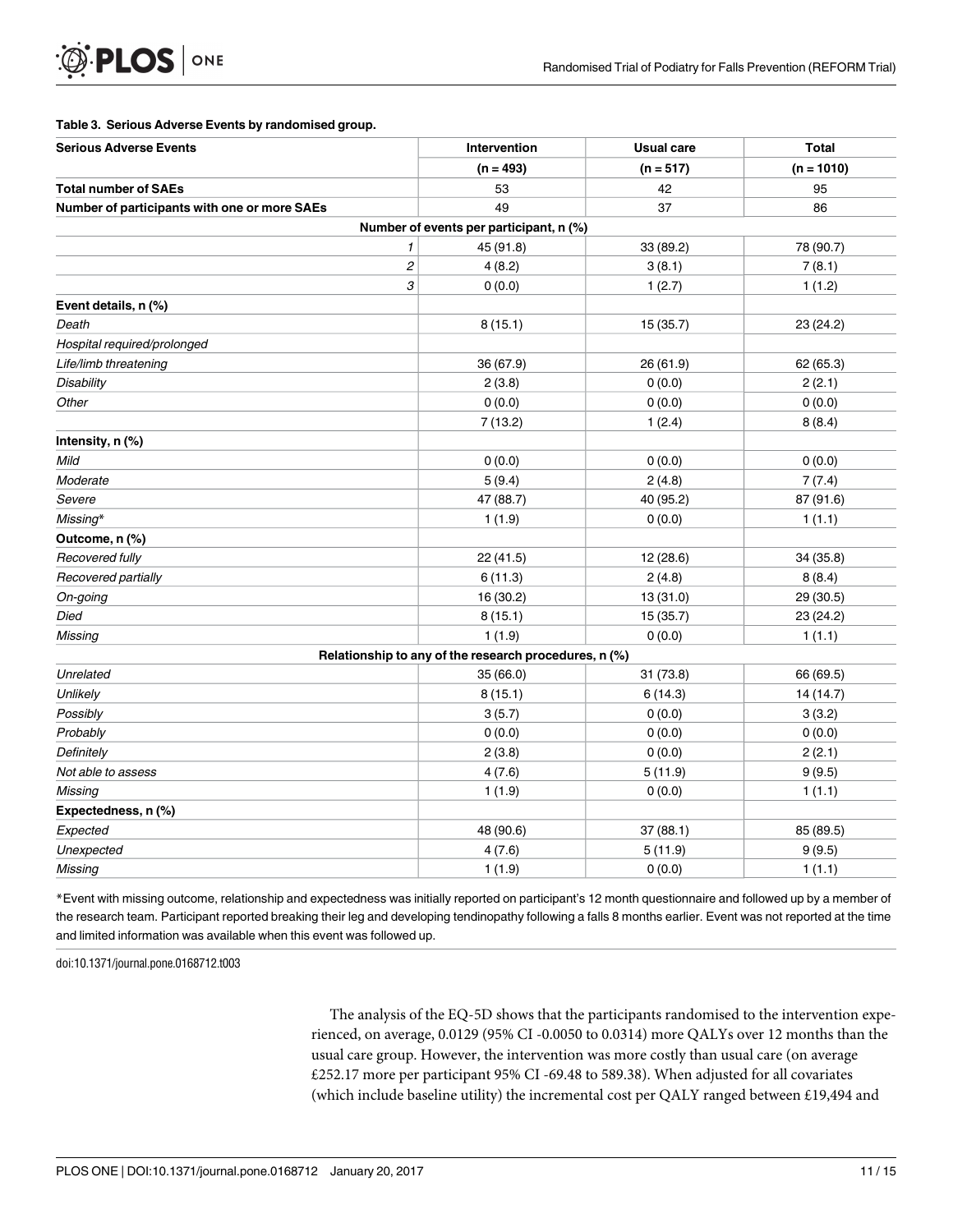£20,593. For both the NHS perspective (primary) and societal perspective (secondary analysis), the probability of the intervention being the more cost-effective option was above 0.60 for the incremental analysis adjusted for baseline EQ-5D, and above 0.65 when incremental QALYs are adjusted for all covariates. The cost per fall averted was £1,254.

#### **Discussion**

The REFORM trial is the largest study of a podiatric programme including a foot and ankle exercise regime to reduce the risk of falling, randomising 1,010 participants. The primary clinical outcome for the trial was the number of falls reported on monthly falls calendars in the 12 months following randomisation. In total, 992 (98.2%) trial participants returned at least one falls calendar following randomisation with similar proportions across the two groups. We found a 12% reduction in the rate of falls per person-year and an absolute reduction of 5% in the number of participants who had one or more falls over the 12 months from randomisation. The difference was not statistically significant in our pre-specified primary outcome of incidence rate of falls; however, the difference in the proportion who had at least one fall or two or more falls, was statistically significant. Time to first fall was reduced in the intervention group but not statistically significantly. The results of the economic evaluation conducted alongside the REFORM trial suggest that the multifaceted intervention could be a cost-effective option for falls prevention with the incremental cost per QALY (based on health related quality of life) ranging between £19,494 and £20,593, which is approximately the threshold that the UK's National Institute for Health Excellence (NICE) deems as being 'cost effective'.

Our results to some extent support the earlier findings by Spink and colleagues [\[5\]](#page-14-0). In this Australian trial among 305 community dwelling men and women (mean age 74 years) who were suffering from disabling foot pain and had an elevated risk of falling, a reduction in the incidence rate of falls was observed (IRR 0.64, 95% CI 0.45 to 0.91,  $p = 0.01$ ). The Australian population were similar to ours in that they were all receiving routine podiatry care and were recruited from podiatry patient lists. On the other hand, participants had to be suffering from disabling foot pain, which was not necessarily the case for our population; participants may have had foot pathology but not necessarily significant foot pain. This could be a possible reason for the study differences. Our study population had a higher risk of falling with the usual care group sustaining an average of 1.5 falls per year compared with 1.06 for the Australian patient group. Similarly, 55% of our usual care participants sustained one or more falls compared with 49% in the Spink study. Combining the two studies in an individual patient data meta-analysis showed a reduction in the IRR of falls, which was not statistically significant (IRR = 0.79, 95% CI 0.56 to 1.10, I squared 66.3%). However, the proportion who had one or more falls was statistically significant ( $OR = 0.79$ , 95% CI 0.64 to 0.99, I squared 0.0%) as was those who had two or more falls (OR 0.79, 95% CI 0.64 to 0.99, I squared 0.0%).

The key elements of the interventions were similar, comprising of foot and ankle exercises, an orthosis, and an assessment for poor footwear. Both studies were conducted among patients who were receiving 'standard' podiatry care, which aimed to maintain nails and reduce painful conditions, such as corns and callus, which are associated with an increased risk of falling. There were some differences, however. We did not use the same orthosis as the Australian study and the foot and ankle exercises were modified, partly in light of lessons learnt from the Australian study. In our study, where possible, new footwear was provided to participants in the intervention group whose own current footwear was inappropriate. Adherence to the trial footwear was mixed. Some participants being very satisfied with the choice and wore their footwear. Others however, did not, for reasons of comfort and footwear being the wrong size.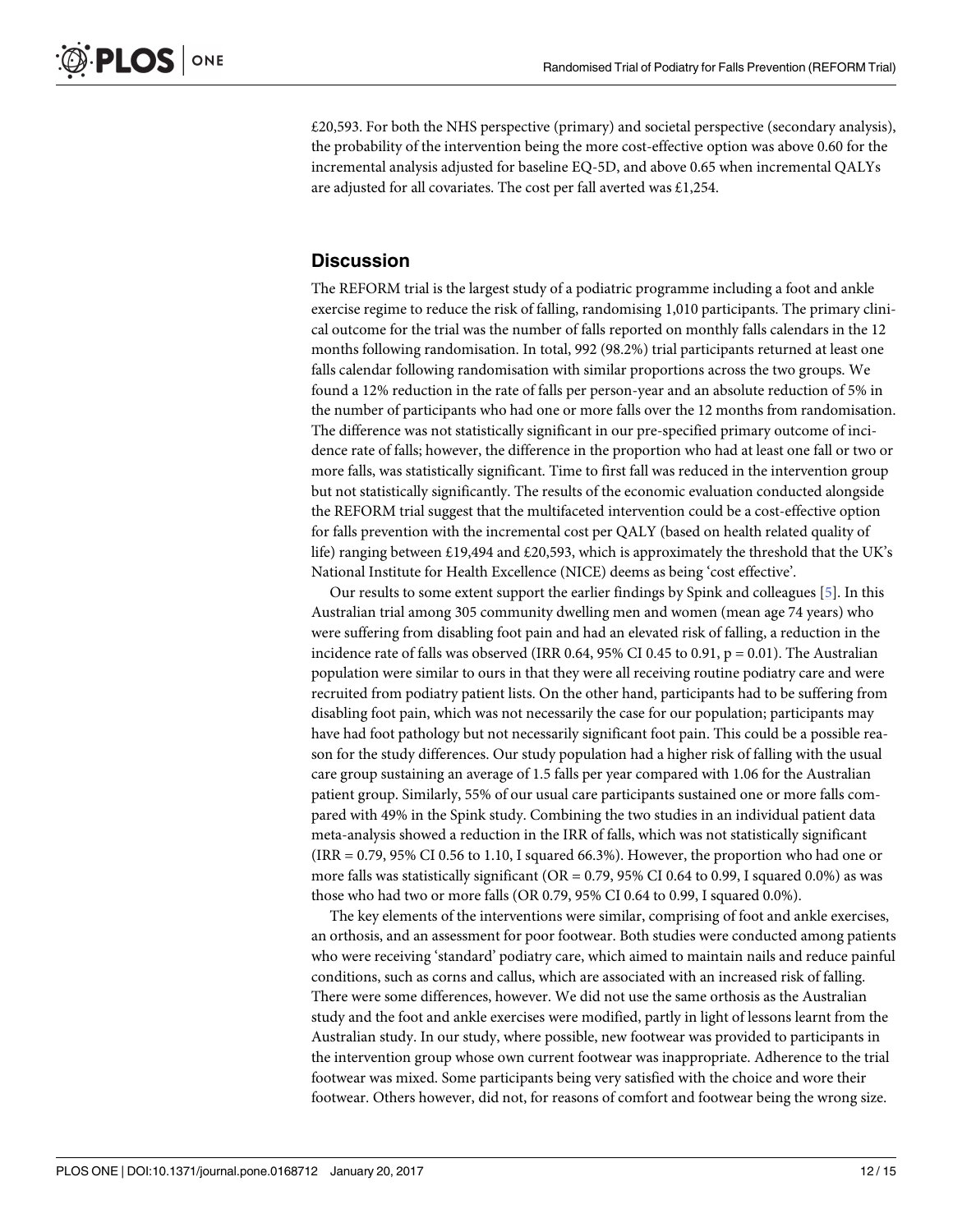<span id="page-13-0"></span>In the Australian trial, participants were provided with subsidy for new footwear in the form of a voucher.

This was a large pragmatic trial and we used a novel design–a cohort randomised trial–to evaluate this podiatric intervention. The design had several strengths: the use of a run-in period with outcome data collection may have reduced the incidence of post-randomisation attrition; and the usual care group were unaware of the exact time they were randomised which, in theory, should have limited resentful demoralisation. The design also allowed us to recruit participants who were initially ineligible due to absence of a fall but later became eligible once they had fallen when part of the observational cohort. A limitation of the study is that the participants were recruited from podiatry clinics so the estimated impact of the intervention among people who do not see a regular NHS podiatrist or receive care from a private podiatrist may be different. There is possibly some 'dilution' effect as some intervention podiatrists were also seeing control patients and may have given falls prevention advice to members of the control group. We think that any dilution is likely to have been trivial as the full intervention required at least two additional treatment sessions. In addition, the podiatrists did not know who the control patients were. Using a run-in period may also have biased the sample towards volunteers with a heightened interest and commitment to the intervention. Furthermore, the intervention is a 'complex' one and our design does not allow us to estimate the different contributions of changes in footwear, addition of an orthotic insole, or foot and ankle exercise to the observed effect. It may well be that one or more of the interventions included in the 'package of care' may be ineffective. Participants were all recruited from podiatry clinic lists. The reason for this was to ensure that we could identify an additional effect of the intervention not confounded by routine podiatric care. Consequently, the trial cannot answer the question of whether the intervention is effective among patients who do not have routine podiatry care. However, our results suggest that there could be a role for NHS podiatrists to reduce the risk of falling among their patients and that this program could be a cost effective use of podiatric time for patients at high risk of falling.

#### **Supporting Information**

**[S1 CONSORT Checklist](http://www.plosone.org/article/fetchSingleRepresentation.action?uri=info:doi/10.1371/journal.pone.0168712.s001).** (DOC)

**[S1 File.](http://www.plosone.org/article/fetchSingleRepresentation.action?uri=info:doi/10.1371/journal.pone.0168712.s002) REFORM protocol version 5.0 June 2014.** (DOC)

#### **Acknowledgments**

The research team would like to thank the independent members of the Trial Steering/Data Monitoring and Ethics Committee Professor Roger Francis, Dr Sara Brookes, Dr Margaret May, Professor Chris Nester, Dr Ian Mathieson and Mrs Christine Thomas for their advice, overseeing the study and reviewing adverse event data. We would like to thank the members of the Patient Reference Group, Mrs June Dixon, Mr Mawson, Mrs Christine Thomas, Mr Kenneth Watson for their advice and input into the trial documentation. We are also like to thank Hylton Menz, Martin Spink, Mohammad R Fotoohabadi, Elin Wee, Karl B Landorf, Keith D Hill and Stephen R Lord for agreeing to us using and adapting the package of podiatry care which was originally designed for their original research work, which was funded by The National Health and Medical Research Council of Australia and La Trobe University.

**Department of Health disclaimer:** This report presents independent research commissioned by the National Institute for Health Research (NIHR). The views and opinions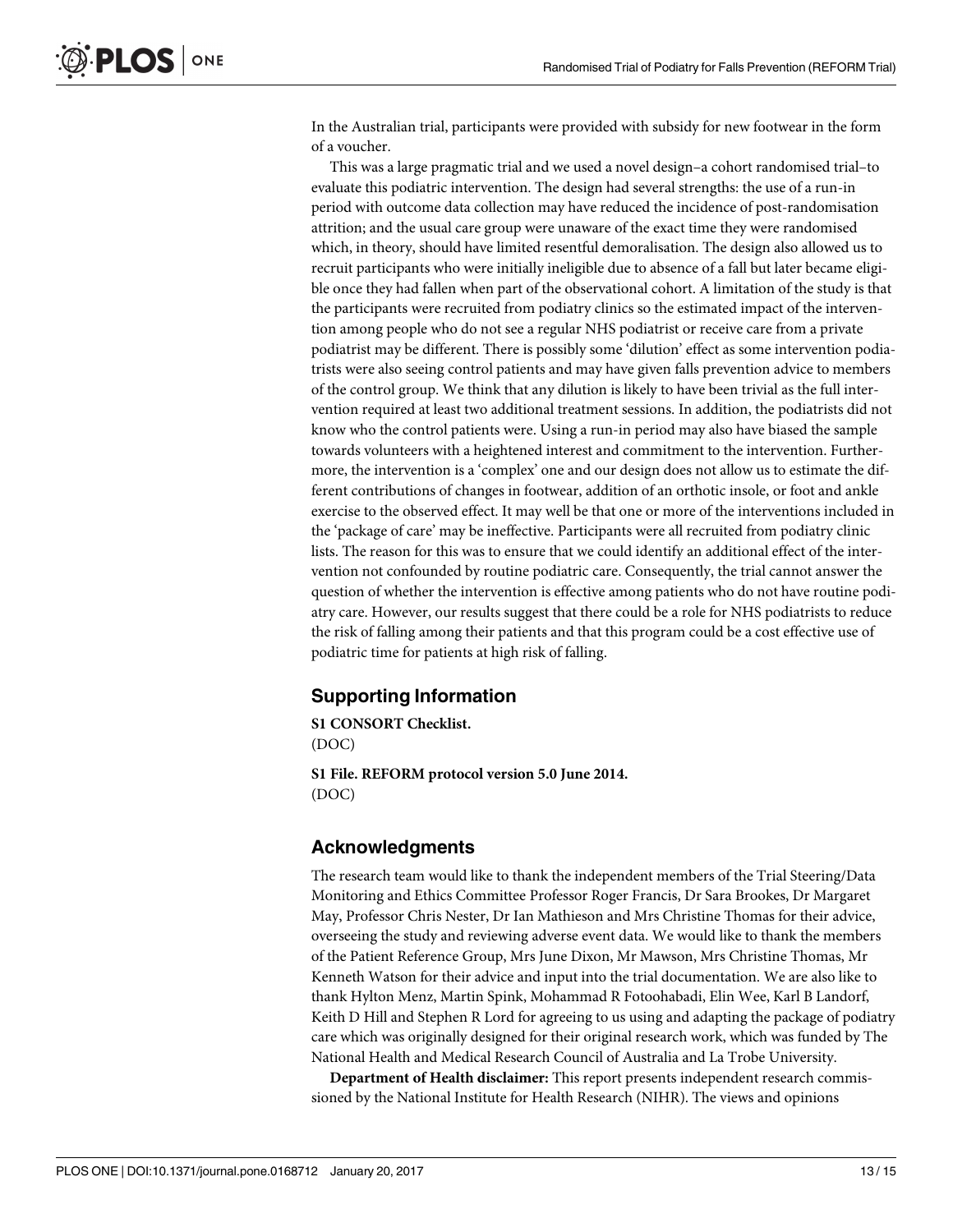<span id="page-14-0"></span>expressed by authors in this publication are those of the authors and do not necessarily reflect those of the NHS, the NIHR HTA programme or the Department of Health.

#### **Author Contributions**

**Conceptualization:** SC JA CEH AMK SEL CM HBM ACR WV JW DJT.

**Data curation:** SC AC BC CF CEH KH LG ZR SR.

**Formal analysis:** BC CF CEH.

**Funding acquisition:** SC JA CEH AMK SEL CM HBM ACR SR WV JW DJT.

**Investigation:** SC JA AC BC LG CF CEH KH ZR SR.

**Methodology:** SC JA BC CF CEH KH AMK SEL LG CM HBM ACR SR WV JW DJT.

**Project administration:** SC JA LG SR JW DJT.

**Supervision:** SC JA CEH AMK SEL CM HBM ACR WV JW DJT.

**Visualization:** CF BC CEH.

**Writing – original draft:** SC CF CEH LG DJT.

**Writing – review & editing:** SC JA AC BC CF CEH KH AMK SEL LG CM HBM ACR ZR SR WV JW DJT.

#### **References**

- **[1](#page-2-0).** Iglesias C.P., Manca A., Torgerson DJ. The health-related quality of life and cost implications of falls in elderly women. Osteoporosis Int 2009. 20:869–78.
- **[2](#page-2-0).** Prudham D, Grimley-Evans J. Factors associated with falls in the elderly: a community study. Age Ageing 1981; 17:141–146.
- **[3](#page-2-0).** Gill T, Taylor AW, Pengelly A. A population-based survey of factors relating to the prevalence of falls in older people. Gerontology. 2005 Sep-Oct; 51(5):340–5 doi: [10.1159/000086372](http://dx.doi.org/10.1159/000086372) PMID: [16110237](http://www.ncbi.nlm.nih.gov/pubmed/16110237)
- **[4](#page-2-0).** Mickle KJ, Munro BJ, Lord SR, Menz HB, Steele JR. Foot pain, plantar pressures, and falls in older people: a prospective study. J Am Geriatr Soc. 2010 Oct; 58(10):1936–40 doi: [10.1111/j.1532-5415.2010.](http://dx.doi.org/10.1111/j.1532-5415.2010.03061.x) [03061.x](http://dx.doi.org/10.1111/j.1532-5415.2010.03061.x) PMID: [20831725](http://www.ncbi.nlm.nih.gov/pubmed/20831725)
- **[5](#page-2-0).** Menz HB, Morris ME, Lord SR. Foot and ankle risk factors for falls in older people: a prospective study. J Gerontol A Biol Sci Med Sci. 2006 Aug; 61(8):866–70. PMID: [16912106](http://www.ncbi.nlm.nih.gov/pubmed/16912106)
- **[6](#page-2-0).** Hatton A. L, Rome K, Dixon J., Footwear interventions: a review of their sensorimotor and mechanical effects on balance performance and gait in older adults. Journal of the American Podiatric Medical Association, 2013. 103(6): p. 516–533. PMID: [24297988](http://www.ncbi.nlm.nih.gov/pubmed/24297988)
- **[7](#page-2-0).** Spink M.J. Menz HB, Fotoohabadi M, Wee E, Landorf KB, Hill DK et al., Effectiveness of a multifaceted podiatry intervention to prevent falls in community dwelling older people with disabling foot pain: randomised controlled trial. BMJ, 2011. 342
- **[8](#page-2-0).** Relton C, Torgerson DJ, O'Cathain A, Nichol J. Rethinking pragmatic randomised controlled trials: introducing the "cohort multiple randomised controlled trial" design. British Medical Journal 2010; 340:c1066 doi: [10.1136/bmj.c1066](http://dx.doi.org/10.1136/bmj.c1066) PMID: [20304934](http://www.ncbi.nlm.nih.gov/pubmed/20304934)
- **[9](#page-3-0).** Cockayne S, Adamson J, Corbacho-Martin B, Fairhurst C, Hewitt C, Hicks K, et al. The REFORM study protocol: a cohort randomised controlled trial of a multifaceted podiatry intervention for the prevention of falls in older people. BMJ Open 2014; Dec 17; 4(12):e006977. doi: [10.1136/bmjopen-2014-006977](http://dx.doi.org/10.1136/bmjopen-2014-006977) PMID: [25518875](http://www.ncbi.nlm.nih.gov/pubmed/25518875)
- **[10](#page-4-0).** Lamb S, Jorstad-Stein EC, Hauer K, Becker C. Development of a common outcome dataset for fall injury prevention trials: The Prevention of Falls Network Europe consensus. J Am Geriatr Soc 2005; 53:1618–22. doi: [10.1111/j.1532-5415.2005.53455.x](http://dx.doi.org/10.1111/j.1532-5415.2005.53455.x) PMID: [16137297](http://www.ncbi.nlm.nih.gov/pubmed/16137297)
- **[11](#page-4-0).** Kind P., The EuroQoL instrument: an index of health-related quality of life. Quality of life and pharmacoeconomics in clinical trials, 1996. 2: p. 191–201.